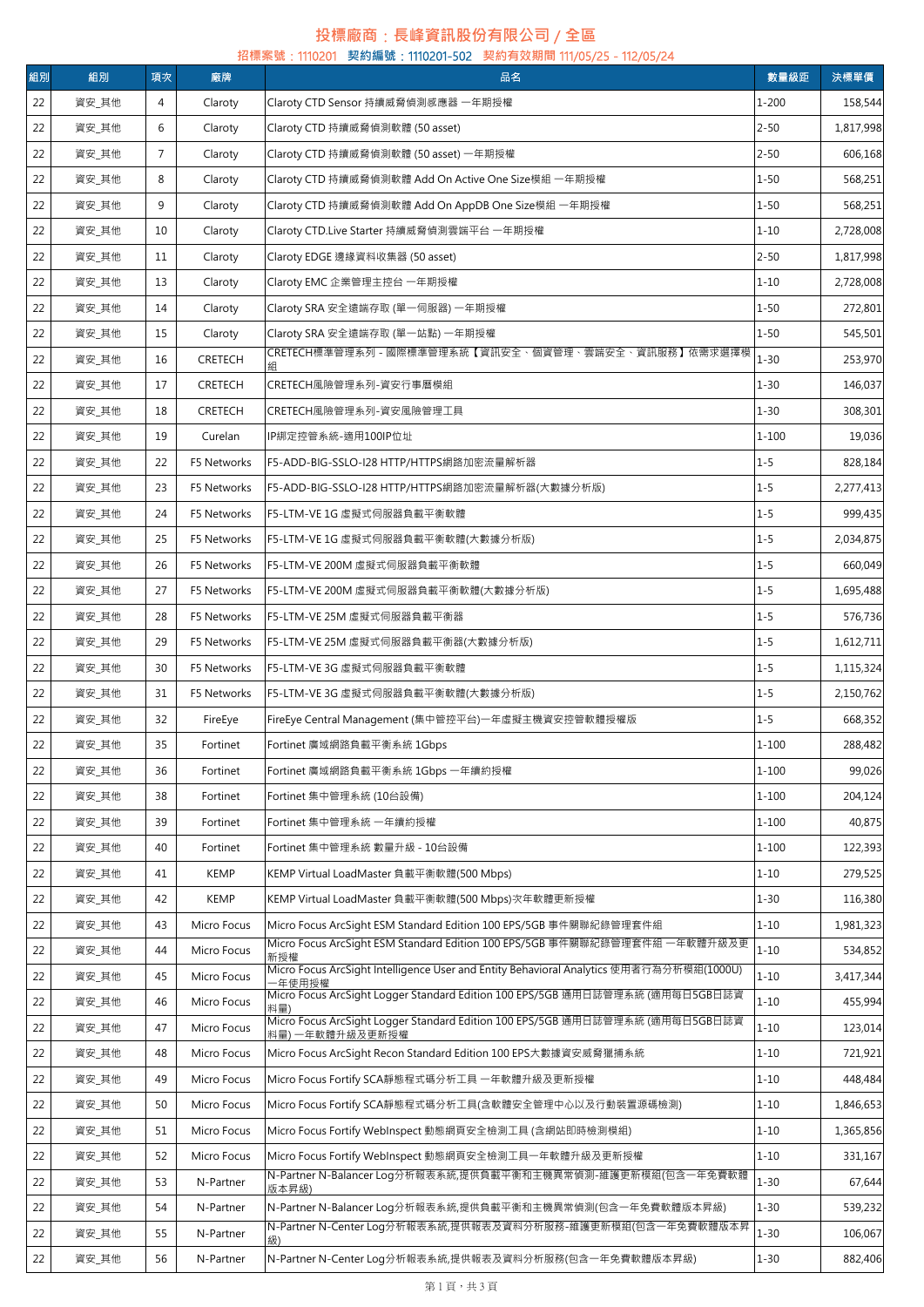| 22 | 資安_其他 | 58  | N-Partner              | N-Partner N-Probe 40GbE流量採集系統((包含一年免費軟體版本昇級))                                                                                                                                                     | $1 - 30$   | 1.489.687 |
|----|-------|-----|------------------------|---------------------------------------------------------------------------------------------------------------------------------------------------------------------------------------------------|------------|-----------|
| 22 | 資安 其他 | 59  | N-Partner              | N-Partner N-Probe 流量採集系統 (包含一年免費軟體版本昇級)                                                                                                                                                           | $1 - 30$   | 465,420   |
| 22 | 資安_其他 | 60  | N-Partner              | N-Partner N-Probe 流量採集系統-維護更新模組 (包含一年免費軟體版本昇級)                                                                                                                                                    | $1 - 30$   | 69,666    |
| 22 | 資安 其他 | 61  | N-Partner              | N-Partner N-Receiver Log分析報表系統,提供資料收集儲存和運算-維護更新模組(包含一年免費軟體版本<br>昇級)                                                                                                                               | $1 - 30$   | 79,980    |
| 22 | 資安_其他 | 62  | N-Partner              | N-Partner N-Receiver Log分析報表系統,提供資料收集儲存和運算(包含一年免費軟體版本昇級)                                                                                                                                          | $1 - 30$   | 694,439   |
| 22 | 資安_其他 | 63  | N-Partner              | N-Partner N-Reporter/N-Cloud 進階版智慧維運報表專家服務與教育訓練 (4 hrs)                                                                                                                                           | $1 - 10$   | 68,655    |
| 22 | 資安_其他 | 64  | N-Partner              | N-Partner N-Robot 智慧維運模組Version C, 提供N-Cloud操作輔助與進階分析功能 (一年計價)                                                                                                                                    | $1 - 10$   | 155,298   |
| 22 | 資安_其他 | 65  | N-Partner              | N-Partner N-Robot 智慧維運模組Version R, 提供N-Reporter操作輔助與進階分析功能 (一年計價)                                                                                                                                 | $1 - 10$   | 77,644    |
| 22 | 資安_其他 | 66  | N-Partner              | N-Reporter LOG管理分析系統-主機及資料庫稽核管理功能模組,含50部可管理主機數授權                                                                                                                                                  | $1 - 10$   | 230,536   |
| 22 | 資安_其他 | 67  | N-Partner              | N-Reporter LOG管理分析系統-可管理設備擴充,擴充5個資安設備/網路設備/主機服務類型授權                                                                                                                                               | $1 - 30$   | 39,737    |
| 22 | 資安_其他 | 68  | N-Partner              | N-Reporter LOG管理分析系統-含5部Server services和5部Syslog管理授權 (包含一年免費軟體版本昇級)                                                                                                                               | $1 - 10$   | 279,869   |
| 22 | 資安_其他 | 69  | N-Partner              | .<br>N-Reporter LOG管理分析系統-含5部Syslog和5部Server 服務類型及10部SNMP設備管理授權 (包含一年<br>免費軟體版本昇級)                                                                                                                | $1 - 10$   | 441,304   |
| 22 | 資安_其他 | 70  | N-Partner              | N-Reporter LOG管理分析系統-流量管理功能模組, 含2,000EPS授權                                                                                                                                                        | $1 - 10$   | 221,689   |
| 22 | 資安_其他 | 71  | N-Partner              | N-Reporter LOG管理分析系統-維護更新模組 (包含一年免費軟體版本昇級)                                                                                                                                                        | $1 - 10$   | 61,072    |
| 22 | 資安_其他 | 72  | N-Partner              | N-Reporter LOG管理分析系統-網路設備管理功能模組,含50部可管理網路設備數授權                                                                                                                                                    | $1 - 10$   | 138,827   |
| 22 | 資安_其他 | 73  | <b>NEITHNET</b>        | NEITHCybert 情資資料庫 專業版(1套/1年)                                                                                                                                                                      | $1 - 50$   | 160,768   |
| 22 | 資安_其他 | 74  | <b>NEITHNET</b>        | NEITHCybert 情資資料庫 進階專業版(1套/1年)                                                                                                                                                                    | $1 - 10$   | 2,021,234 |
| 22 | 資安_其他 | 75  | <b>NEITHNET</b>        | NEITHCybert 惡意IP 情資資料庫標準版(1套/1年)                                                                                                                                                                  | $1 - 50$   | 16,077    |
| 22 | 資安_其他 | 78  | Proofpoint             | ObservelT内部威脅暨資料外洩防護解決方案 v7.12 Desktop Agent * 一年MA升級保固合約 (此品項須搭<br><u>配ObservelT内部威脅暨資料外洩防護解決方案 v7.12版*一年MA升級保固合約)</u><br>ObservelT内部威脅暨資料外洩防護解決方案 v7.12 Linux/Unix Server Agent * 一年MA升級保固合約 (此 | $1 - 300$  | 2,920     |
| 22 | 資安_其他 | 79  | Proofpoint             | 品項須搭配ObservelT内部威脅暨資料外洩防護解決方案 v7.12版*一年MA升級保固合約)                                                                                                                                                  | $1 - 100$  | 44,183    |
| 22 | 資安_其他 | 80  | Proofpoint             | <u>項須搭配ObservelT内部威脅暨資料外洩防護解決方案 v7.12版*一年MA升級保固合約)</u><br>ObservelT内部威脅暨資料外洩防護解決方案 v7.12 Windows Server Agent * 一年MA升級保固合約 (此                                                                     | $1 - 100$  | 107,092   |
| 22 | 資安_其他 | 81  | Proofpoint             | 品項須搭配ObservelT內部威脅暨資料外洩防護解決方案 v7.12版*一年MA升級保固合約)                                                                                                                                                  | $1 - 100$  | 18,592    |
| 22 | 資安_其他 | 82  | Proofpoint             | ObservelT内部威脅暨資料外洩防護解決方案 v7.12 版 * 一年MA升級保固合約                                                                                                                                                     | $1 - 10$   | 198,299   |
| 22 | 資安_其他 | 83  | Proofpoint             | Proofpoint ITM Agent for Linux Desktop 一年授權版 (若尚無系統主程式,須先購買Proofpoint ITM<br>Console 内部威脅防護解決方案)                                                                                                  | $1 - 500$  | 7,067     |
| 22 | 資安_其他 | 84  | Proofpoint             | Proofpoint ITM Agent for Linux/Unix Server 一年授權版 (若尚無系統主程式,須先購買Proofpoint ITM<br>Console 内部威脅防護解決方案)                                                                                              | $1 - 100$  | 39,423    |
| 22 | 資安 其他 | 85  | Proofpoint             | Proofpoint ITM Agent for Windows Server 一年授權版 (若尚無系統主程式,須先購買Proofpoint ITM<br>Console 内部威脅防護解決方案)                                                                                                 | $1 - 500$  | 7,067     |
| 22 | 資安_其他 | 86  | Proofpoint             | Proofpoint ITM Agent for Windows/Mac Desktop 一年授權版 (若尚無系統主程式,須先購買Proofpoint<br>ITM Console 内部威脅防護解決方案)                                                                                            | $1 - 500$  | 7,067     |
| 22 | 資安_其他 | 87  | Proofpoint             | Proofpoint ITM Console 内部威脅防護解決方案一年授權版                                                                                                                                                            | $1 - 50$   | 404,438   |
| 22 | 資安_其他 | 88  | Proofpoint             | Proofpoint ITM Jump Server 一年授權版 (若尚無系統主程式,須先購買Proofpoint ITM Console 內部威<br>脅防護解決方案)                                                                                                             | $1 - 100$  | 252,769   |
| 22 | 資安_其他 | 89  | Proofpoint             | Proofpoint ITM Published App Agent 一年授權版 (若尚無系統主程式,須先購買Proofpoint ITM Console<br>內部威脅防護解決方案)                                                                                                      | $1 - 100$  | 58,634    |
| 22 | 資安_其他 | 90  | Proofpoint             | Proofpoint 資安意識培訓 PSAT (一年授權100人版)                                                                                                                                                                | $1 - 50$   | 324,559   |
| 22 | 資安_其他 | 109 | Quest                  | Enterprise reporter Suite合規報告組合包                                                                                                                                                                  | 100-1000   | 1,498     |
| 22 | 資安_其他 | 112 | Systex Software        | IT智能照護平台(30 Device/User 管理授權)                                                                                                                                                                     | $1 - 50$   | 898,888   |
| 22 | 資安_其他 | 113 | Systex Software        | 目錄服務資安暨架構優化套件                                                                                                                                                                                     | $1 - 10$   | 596,158   |
| 22 | 資安_其他 | 114 | <b>Systex Software</b> | 資安合規稽查服務包                                                                                                                                                                                         | $1 - 10$   | 500,101   |
| 22 | 資安_其他 | 115 | Systex Software        | 郵件資安暨架構優化套件                                                                                                                                                                                       | $1 - 10$   | 702,224   |
| 22 | 資安_其他 | 116 | 創價資訊服務股份<br>有限公司       | ELAM 事件日誌告警管理系統 v1.3.0 主機授權 S版                                                                                                                                                                    | $1 - 5$    | 169,866   |
| 22 | 資安_其他 | 117 | 創價資訊服務股份<br>有限公司       | ELAM 事件日誌告警管理系統 v1.3.0 來源授權 S版                                                                                                                                                                    | $1 - 5$    | 42,464    |
| 22 | 資安_其他 | 118 | 區塊科技                   | 手機存證王(網路版)                                                                                                                                                                                        | $1 - 30$   | 259,858   |
| 22 | 資安_其他 | 119 | 卡巴斯基<br>Kaspersky      | 卡巴斯基 威脅情報服務 Data Feeds                                                                                                                                                                            | $1 - 10$   | 7,754,226 |
| 22 | 資安_其他 | 120 | 台迅科技                   | GITS Sawmill 8 - 日誌格式開發服務授權                                                                                                                                                                       | $1 - 5$    | 24,618    |
| 22 | 資安_其他 | 121 | 台迅科技                   | GITS Sawmill 8 企業版 - 一年保固與維護更新模組                                                                                                                                                                  | $1 - 5$    | 88,684    |
| 22 | 資安_其他 | 122 | 台迅科技                   | GITS Sawmill 8 企業版 (1 profile)                                                                                                                                                                    | $1 - 5$    | 154,924   |
| 22 | 資安_其他 | 123 | 台迅科技                   | GITS Sawmill 8 企業版 (5 profiles)                                                                                                                                                                   | $1 - 5$    | 395,676   |
| 22 | 資安_其他 | 124 | 台迅科技                   | GITS Sawmill 8 專業版 (5 profiles)                                                                                                                                                                   | $1 - 5$    | 117,947   |
| 22 | 資安_其他 | 126 | 天禦慧智                   | Cyber X PAP效能監控平台-伺服器與虛擬底層擴充模組                                                                                                                                                                    | $1 - 1000$ | 2,321     |
| 22 | 資安_其他 | 127 | 奧義智慧科技<br>(CyCraft)    | CyberTotal情資查詢系統 (600次/1年/國內外資安威脅情資查詢及訂閱 )                                                                                                                                                        | $1 - 205$  | 214,455   |
| 22 | 資安_其他 | 132 | 庫柏資訊軟體股份<br>有限公司       | dbAegis資料庫本機與應用系統使用者監控暨稽核紀錄鑑識系統軟體                                                                                                                                                                 | $4 - 20$   | 255,679   |